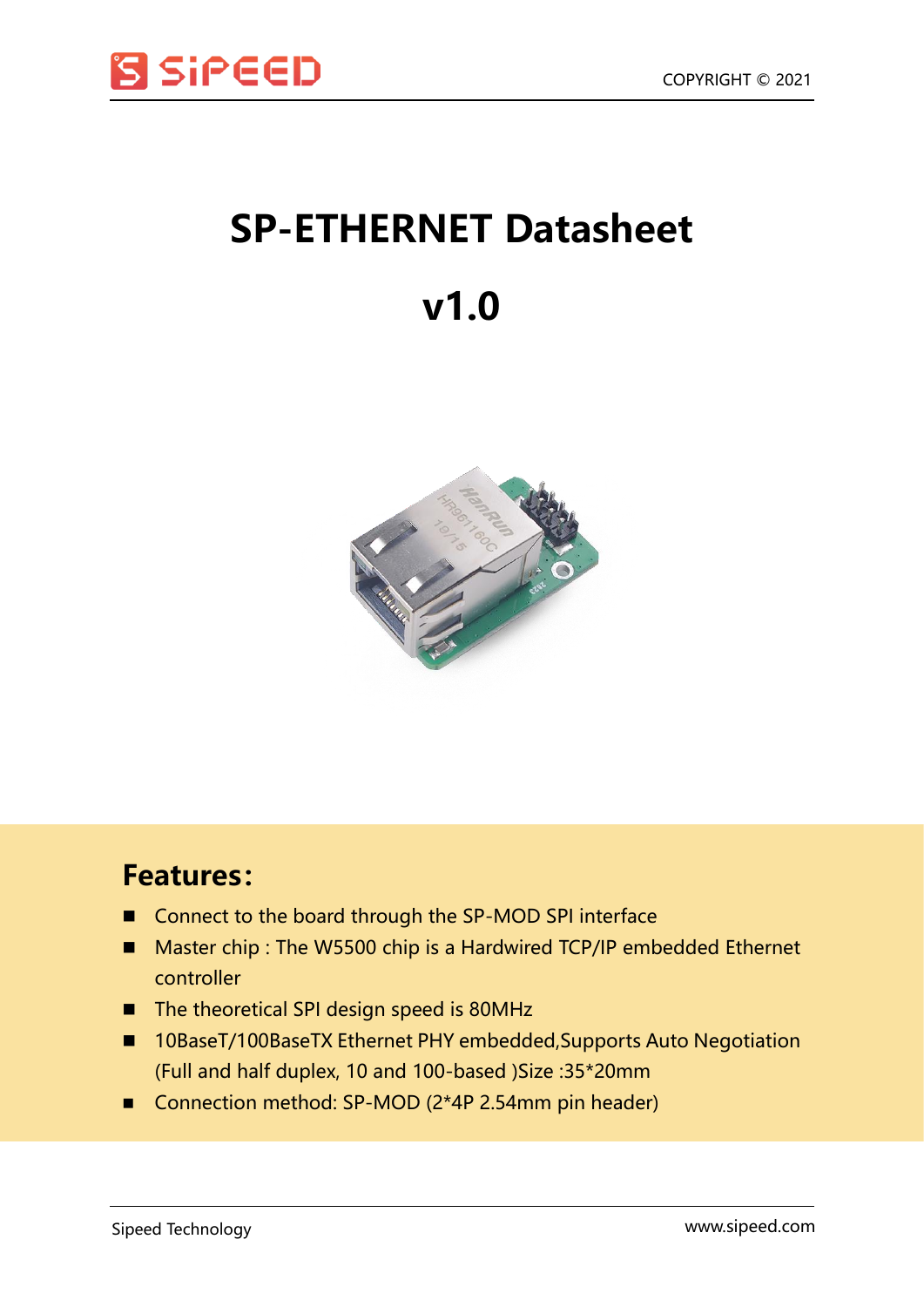

| <b>UPDATE</b> |                                        |
|---------------|----------------------------------------|
| V1.0          | 2019/4/22; Published original document |
|               |                                        |

|             | <b>INTRODUCTION</b>                                         |
|-------------|-------------------------------------------------------------|
|             | Supply voltage of external power supply : 2.97V~3.63V       |
|             | Supply current of external power supply: <132mA             |
|             | Sleep Status of Current: <15mA                              |
|             | TCP/IP protocol, Support                                    |
|             | TCP, UDP, ICMP, IPv4, ARP, IGMP, PPP OE protocols           |
| Chip: W5500 | The theoretical SPI design speed is 80MHz                   |
|             | Supports 8 independent sockets simultaneously               |
|             | Internal 32Kbytes Memory for TX/RX Buffers                  |
|             | Supports Wake on LAN over UDP                               |
|             | 10BaseT/100BaseTX Ethernet PHY embedded                     |
|             | Support Auto Negotiation (Full and half duplex, 10 and 100- |
|             | based)                                                      |
|             | Not support auto-MDIX feature                               |

| <b>HARDWARE FEATURES</b>                      |                                   |  |  |
|-----------------------------------------------|-----------------------------------|--|--|
| voltage of external power<br>Supply<br>supply | $2.6V \sim 3.6V$                  |  |  |
| current of external power<br>Supply<br>supply | $<$ 132 $mA$                      |  |  |
| Temperature rise                              | $30K$                             |  |  |
| Range of working temperature                  | $-40^{\circ}$ C ~ 85 $^{\circ}$ C |  |  |

| <b>SIZE</b> |                                                      |  |
|-------------|------------------------------------------------------|--|
| Length      | 35.76mm                                              |  |
| Width       | 19.74mm                                              |  |
| Height      | 15.56 mm (Excluding the height of pin header: 8.7mm) |  |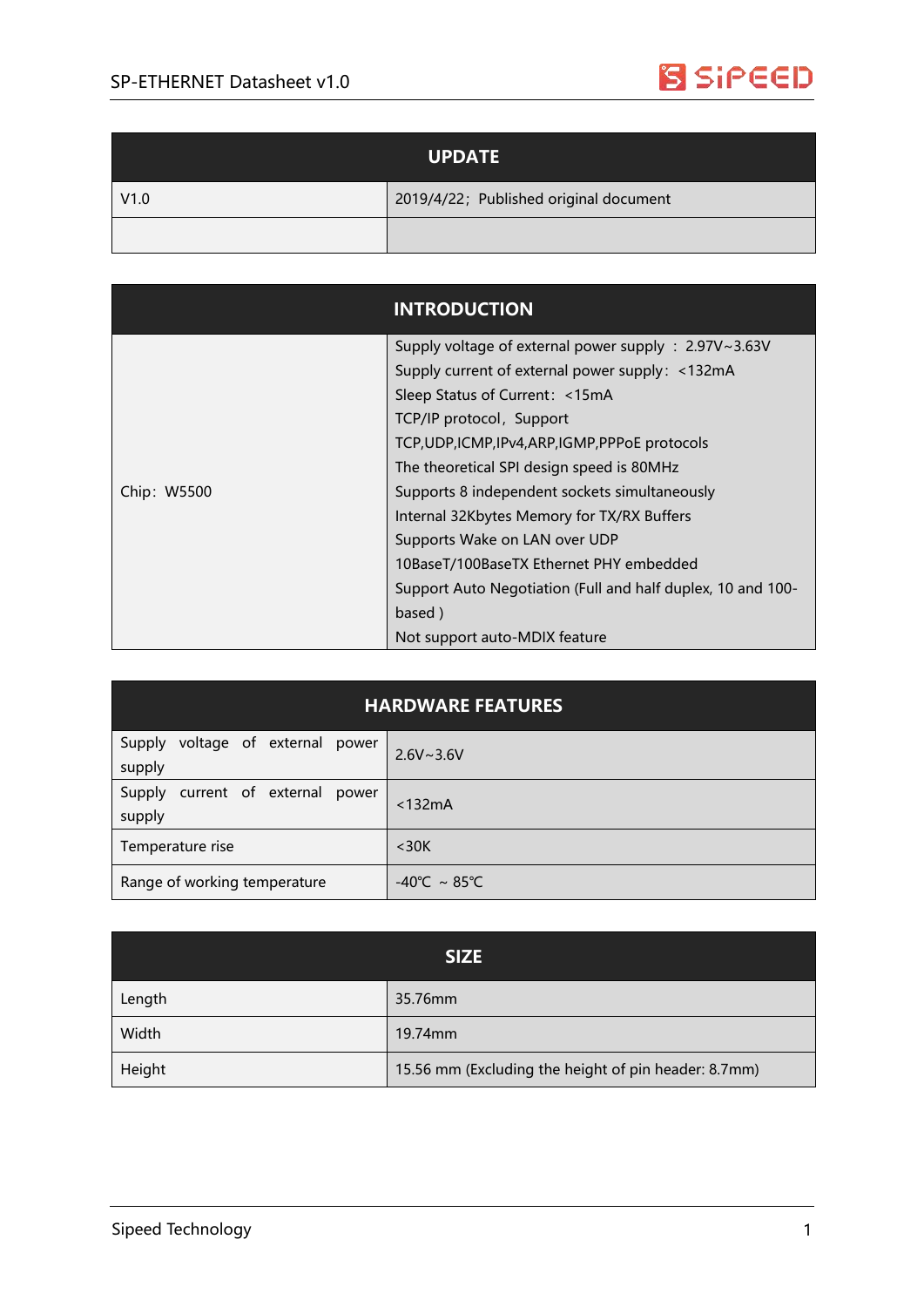

| <b>PIN DESCRIPTION</b> |                 |                       |
|------------------------|-----------------|-----------------------|
|                        | <b>GND</b>      | Ground                |
| $\overline{2}$         | <b>CS</b>       | Chip Select input pin |
| 3                      | <b>SO</b>       | Master In Slave Out   |
| $\overline{4}$         |                 | Not connected         |
| 5                      | 3V <sub>3</sub> | Power supply(3.3V)    |
| 6                      | <b>SCK</b>      | SPI clock pin         |
| 7                      | SI              | Master Out Slave In   |
| 8                      |                 | Not connected         |

**S** SiPEED